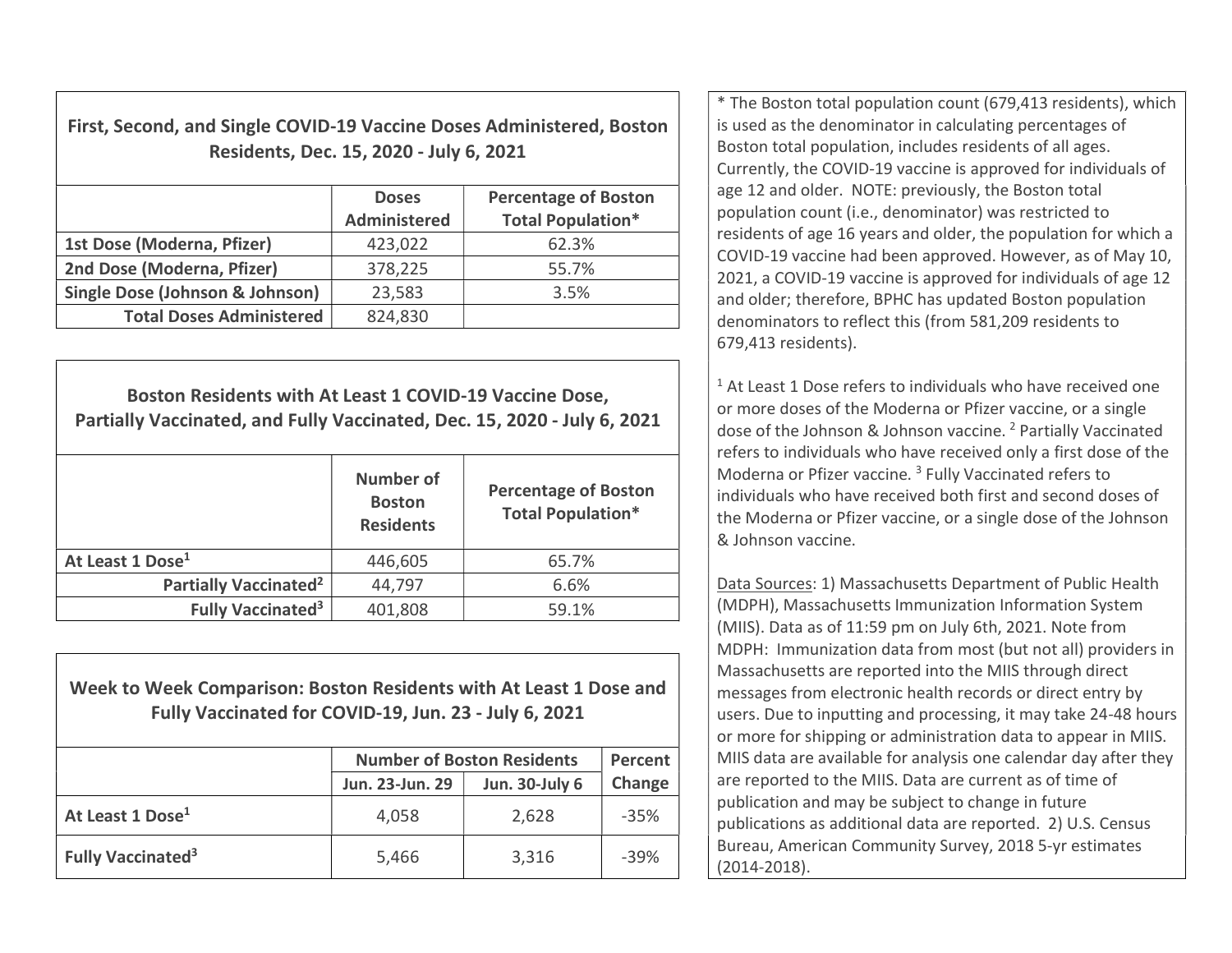

\* N is equal to total number of individuals receiving their initial dose in the 10-week period.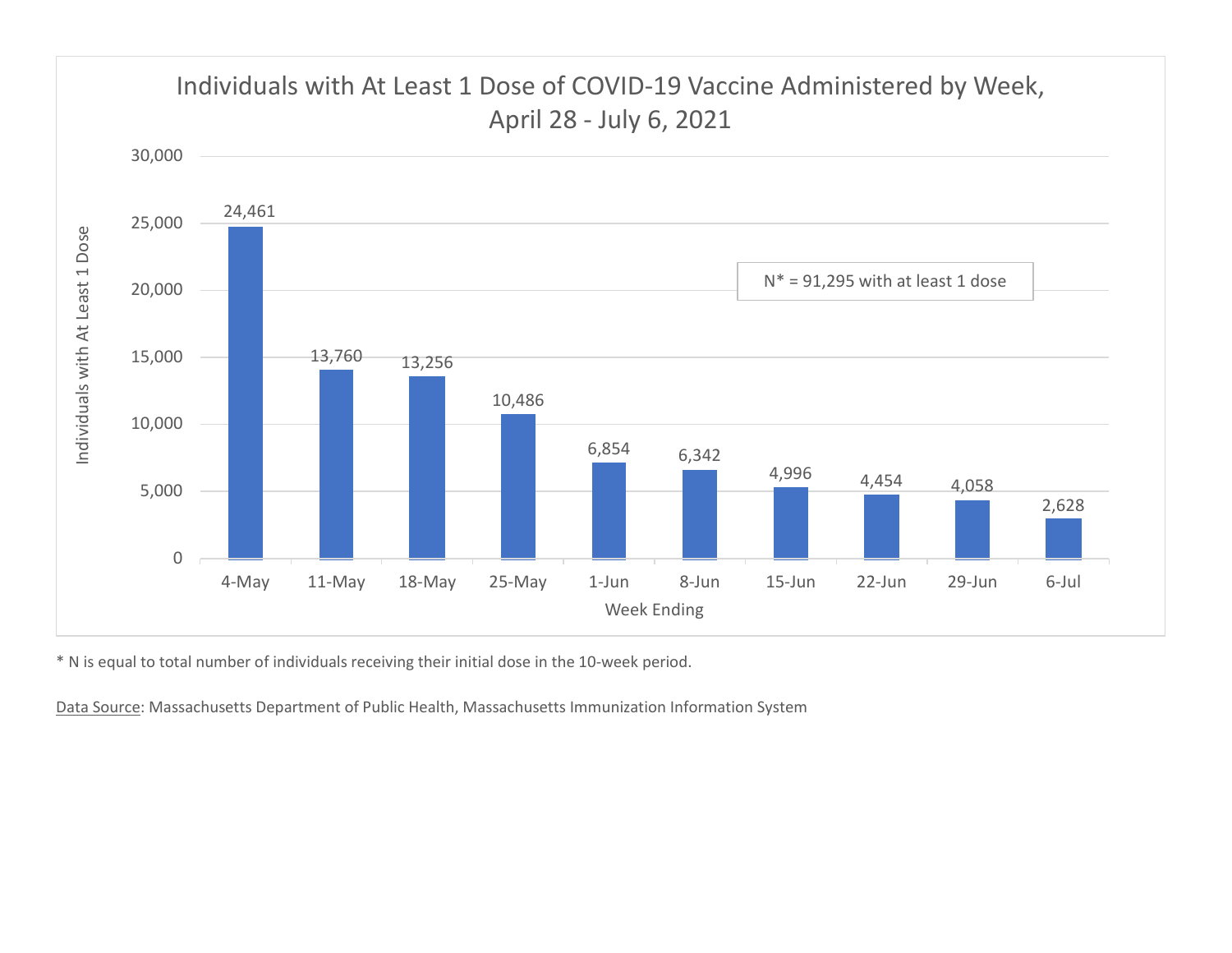

\* N is equal to total number of individuals receiving their final dose in the 10-week period.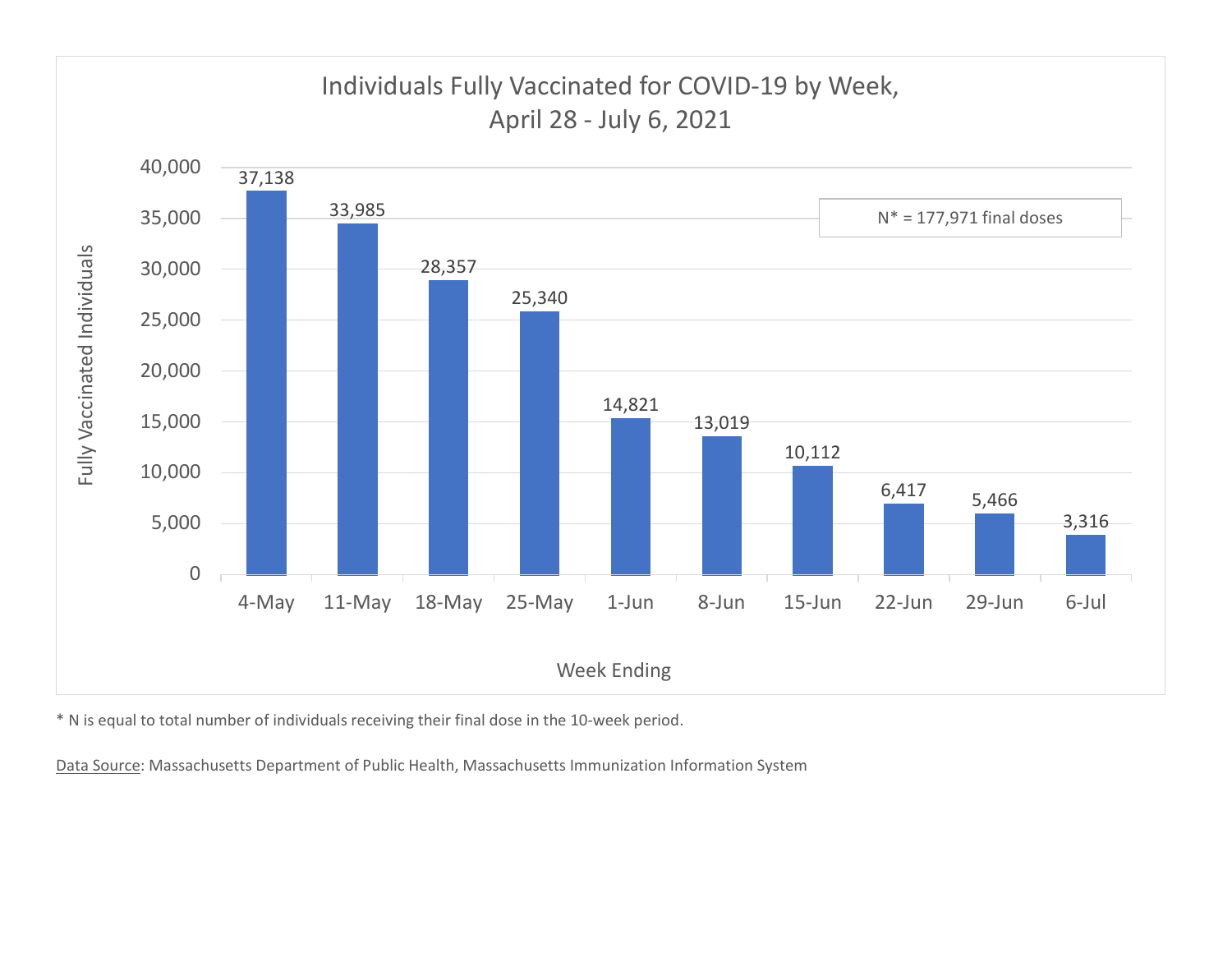

Data Source: Massachusetts Department of Public Health, Massachusetts Immunization Information System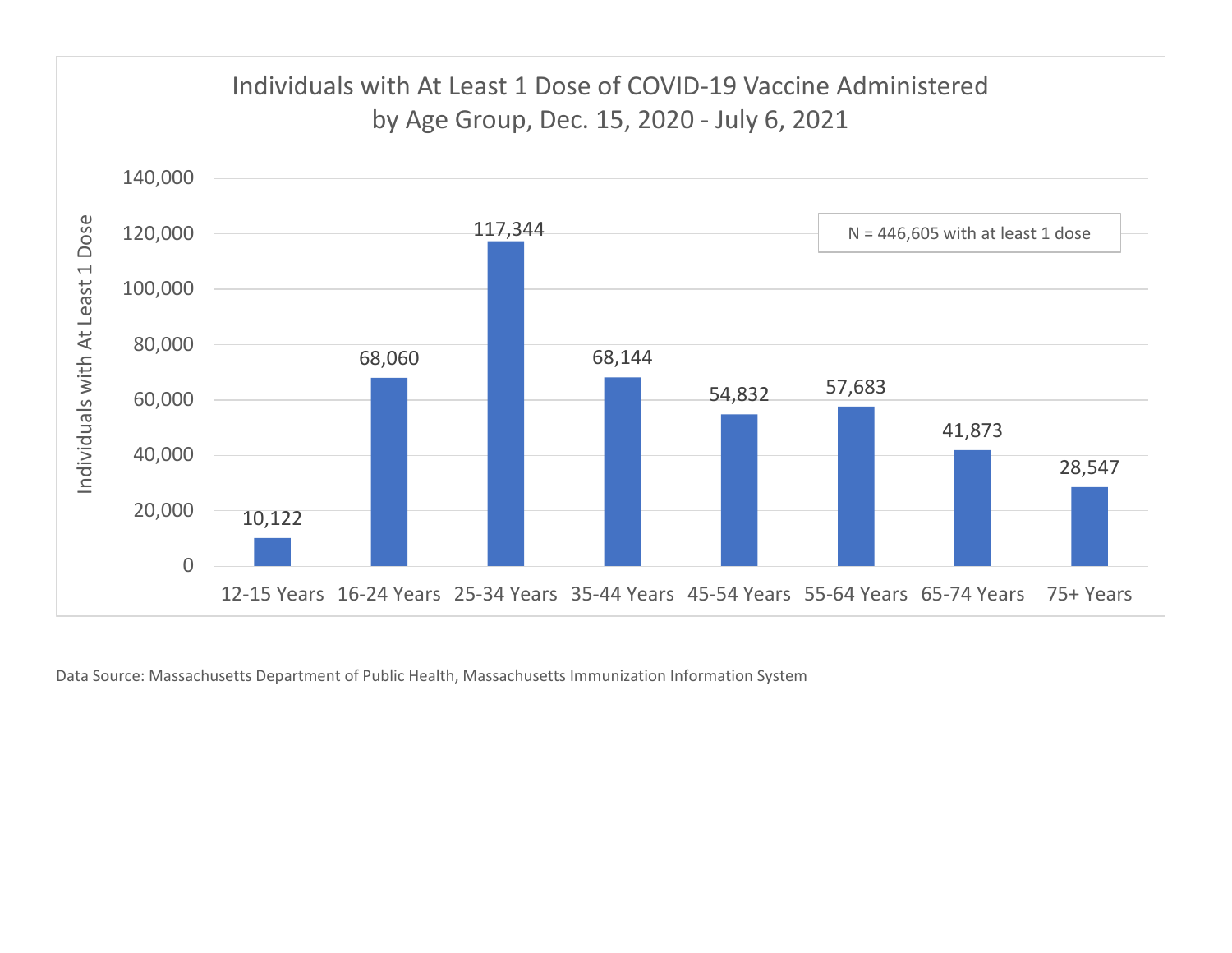

NOTE: The percentage of vaccinated individuals ages 12-15 years has been updated in this report (REVISED AUGUST 16, 2021). Please disregard the vaccination percentages for age group 12-15 years included in previous versions of this report.

Percentage of overall Boston population with at least 1 dose = 65.7%.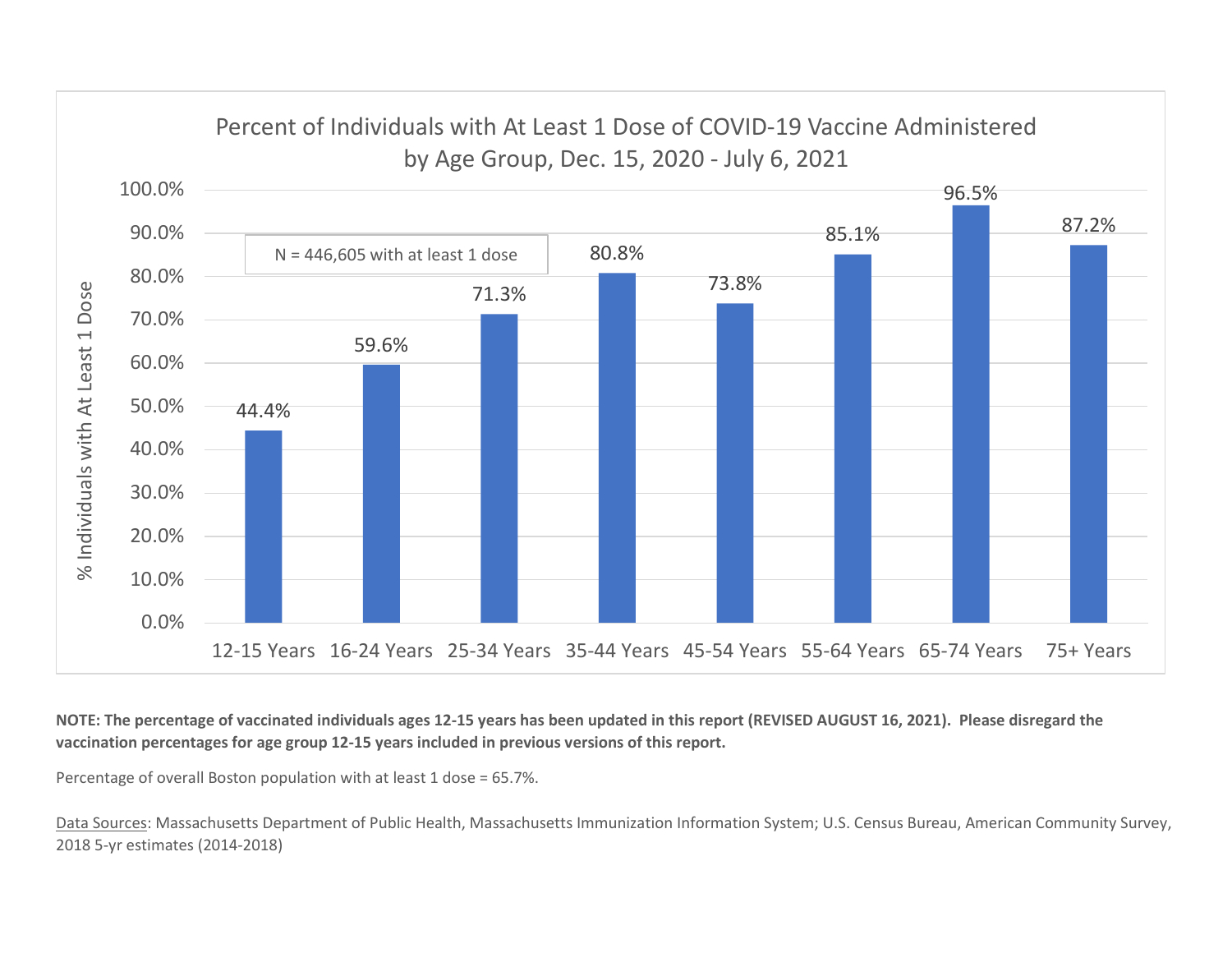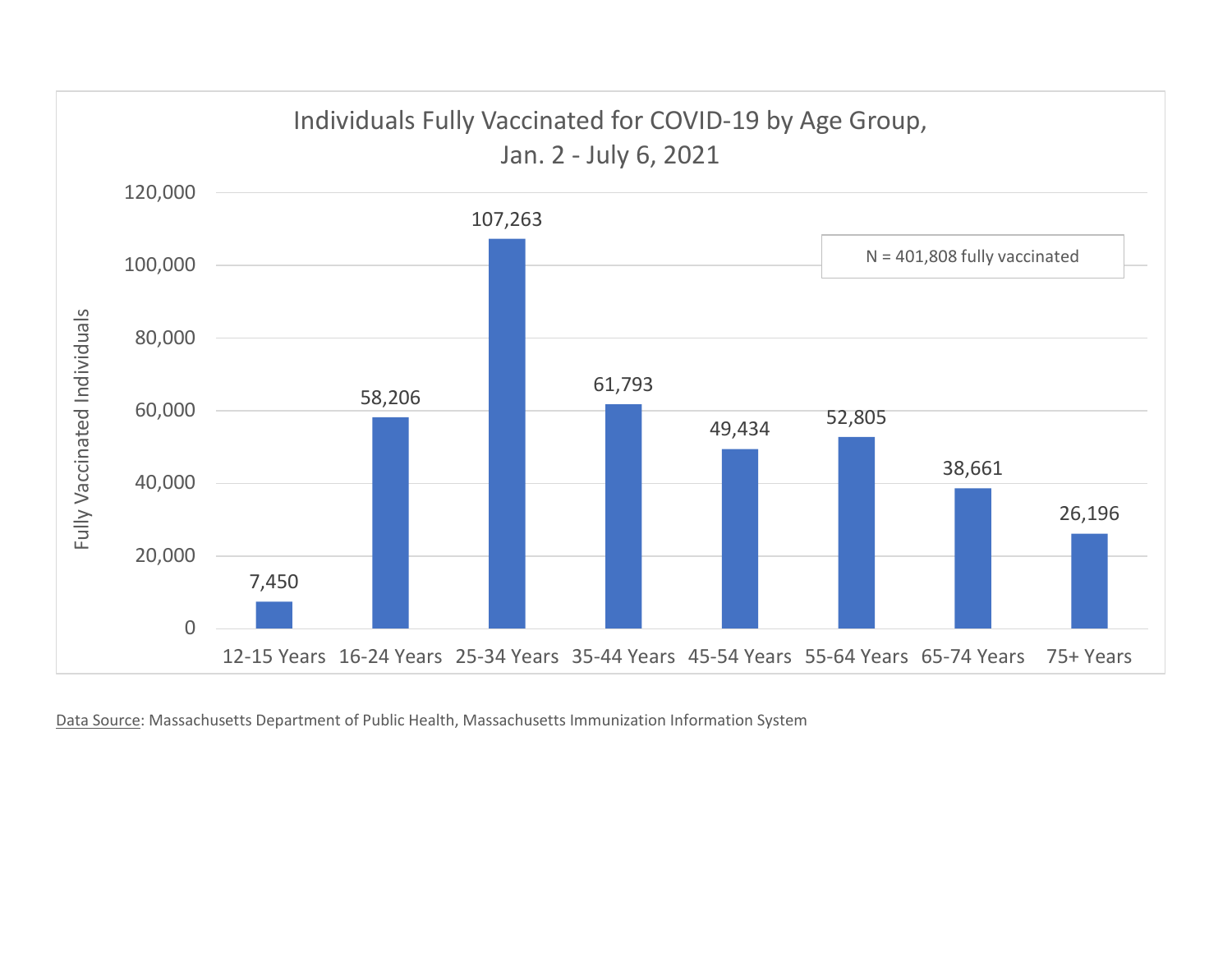

NOTE: The percentage of vaccinated individuals ages 12-15 years has been updated in this report (REVISED AUGUST 16, 2021). Please disregard the vaccination percentages for age group 12-15 years included in previous versions of this report.

Percentage of overall Boston population fully vaccinated = 59.1%.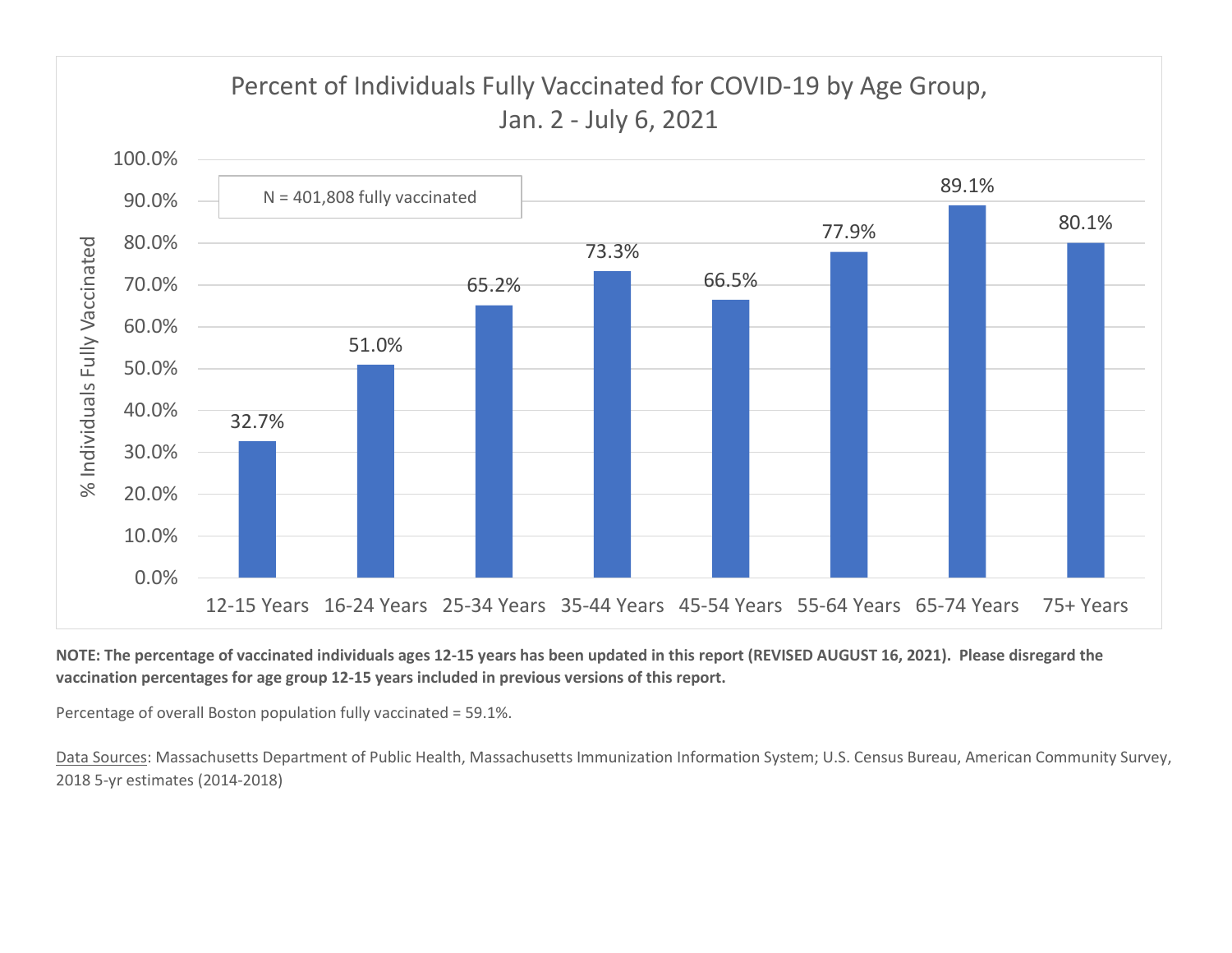

Asian/PI = Asian, Native Hawaiian, and Pacific Islander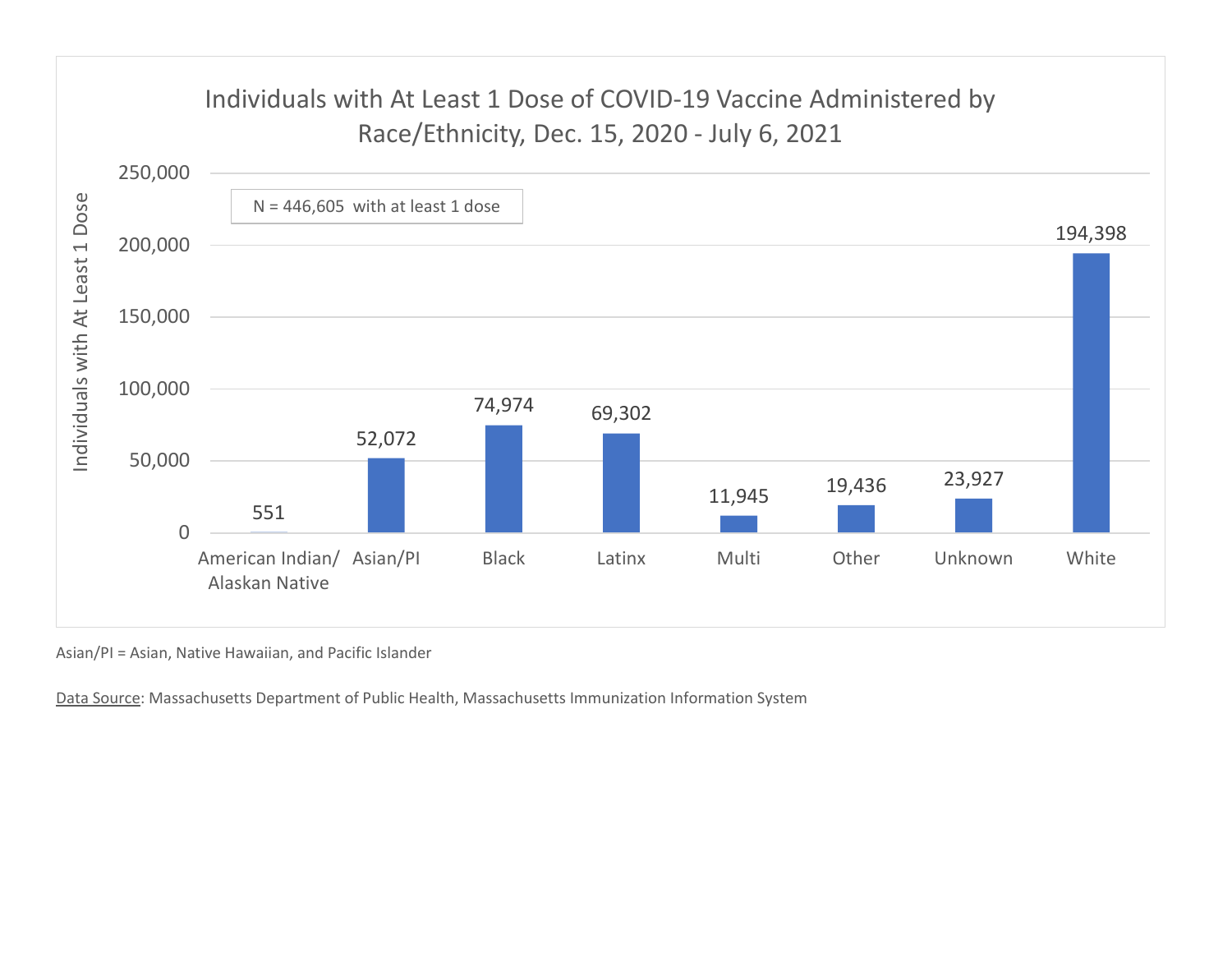

Asian/PI = Asian, Native Hawaiian, and Pacific Islander

\* Varies from Total N of Individuals with At Least 1 Dose (446,605) because data for residents who identify as Multiracial, Other, or Unknown are not included in this chart due to lack of comparable population data.

Percentage of overall Boston population with at least 1 dose = 65.7%.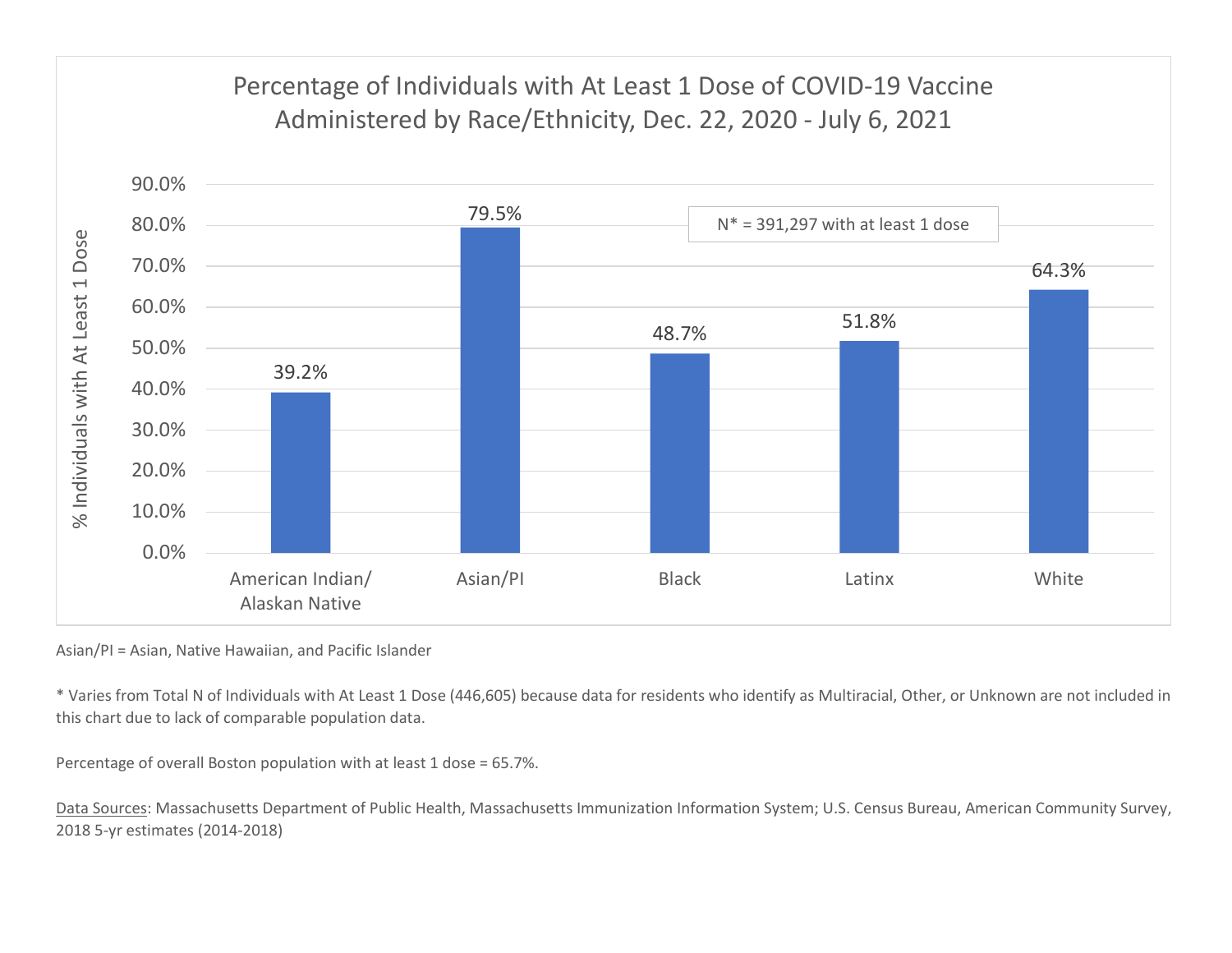

Asian/PI = Asian, Native Hawaiian, and Pacific Islander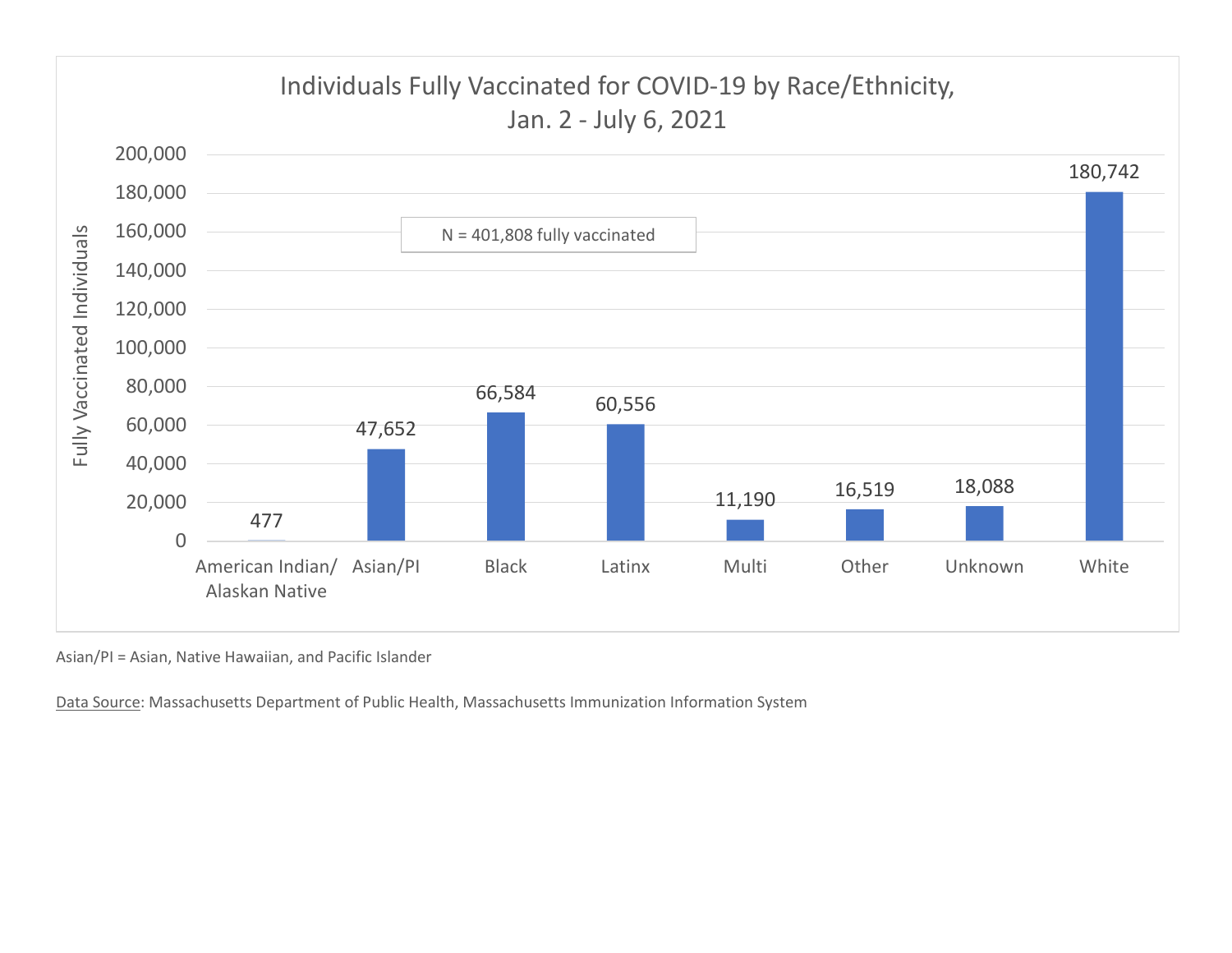

Asian/PI = Asian, Native Hawaiian, and Pacific Islander

\* Varies from Total N of Fully Vaccinated Individuals (401,808) because data for residents who identify as Multiracial, Other, or Unknown are not included in this chart due to lack of comparable population data.

Percentage of overall Boston population fully vaccinated = 59.1%.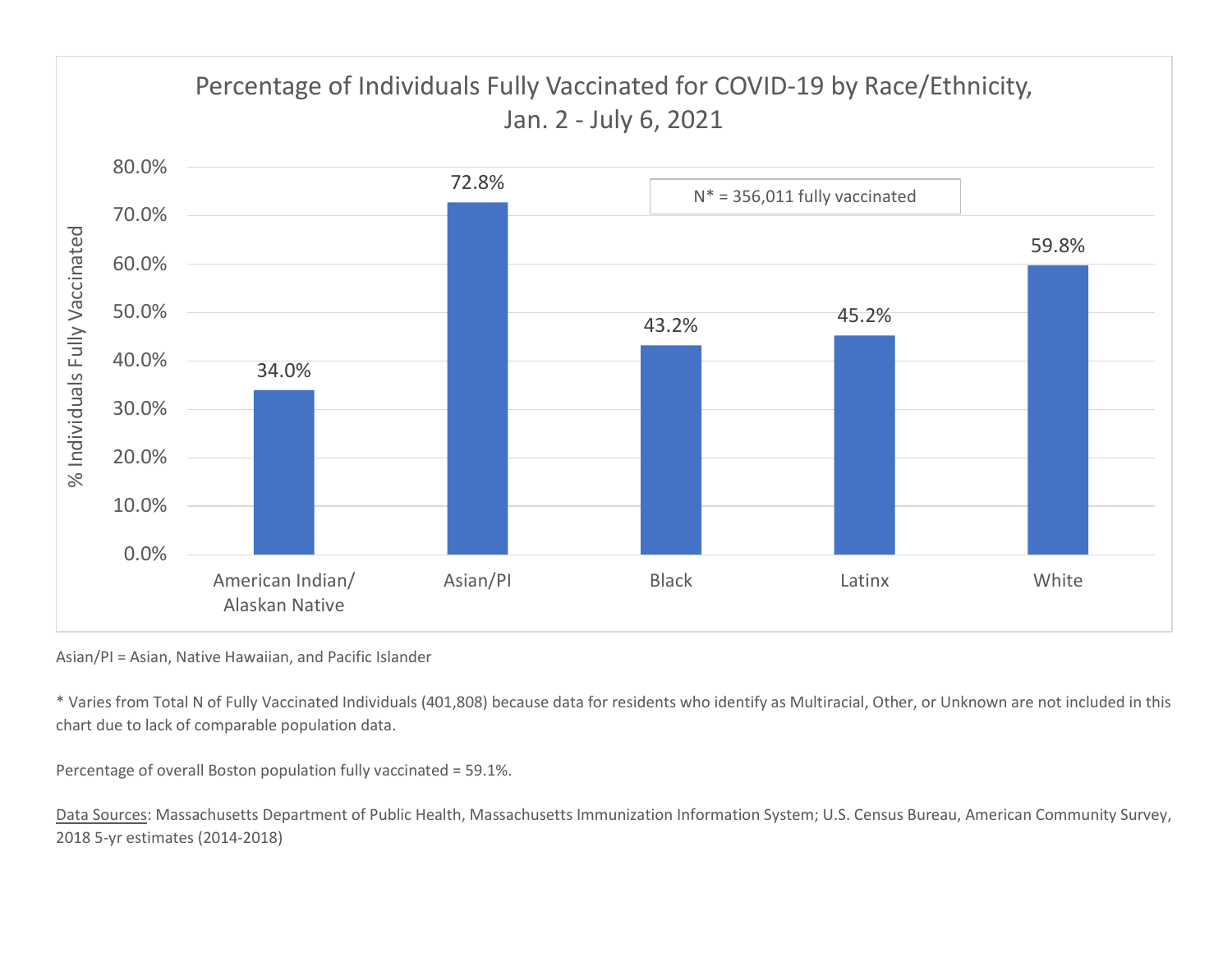

BB/BH/DT/NE/WE = Back Bay/Beacon Hill/Downtown/North End/West End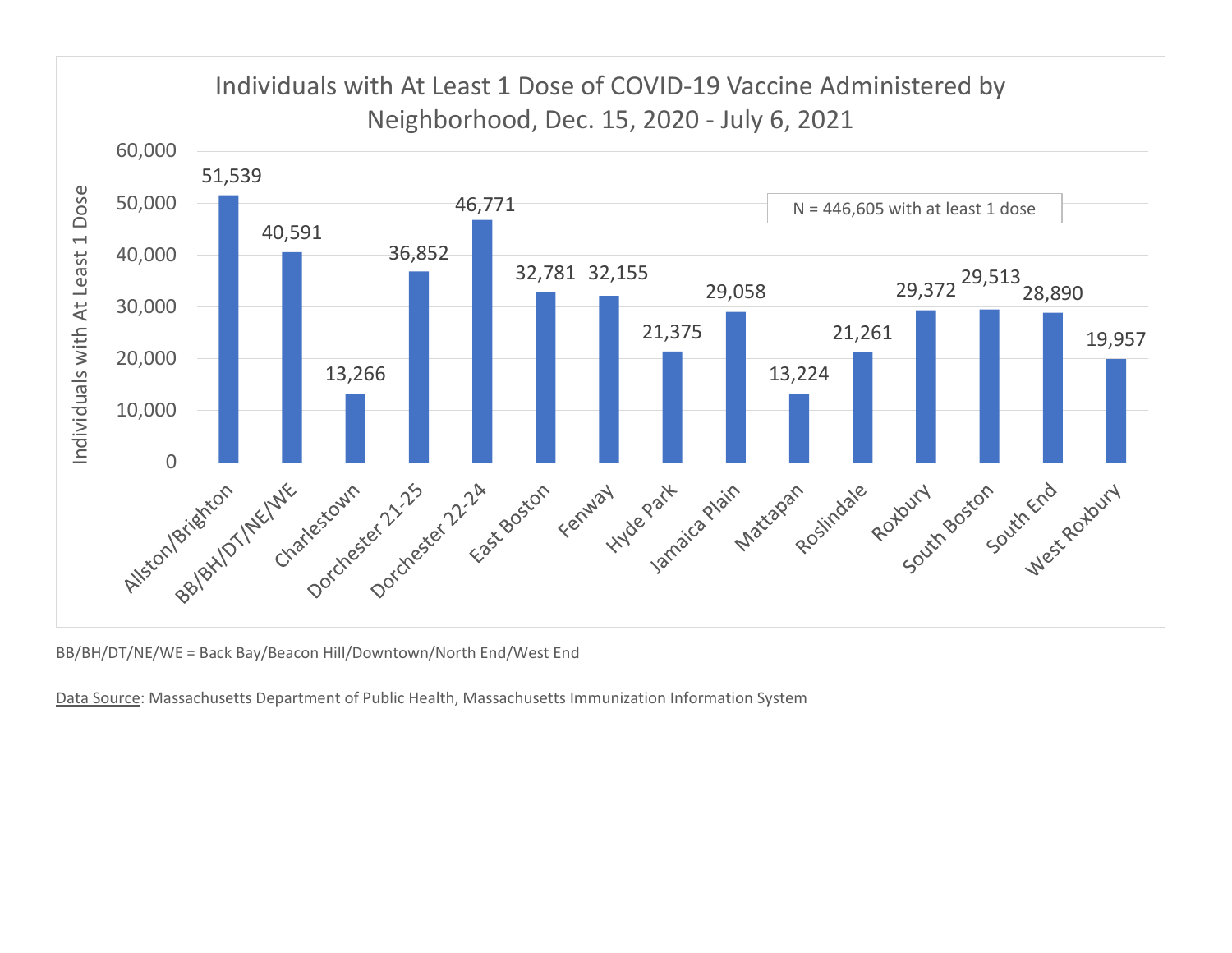

BB/BH/DT/NE/WE = Back Bay/Beacon Hill/Downtown/North End/West End

Percentage of overall Boston population with at least 1 dose = 65.7%.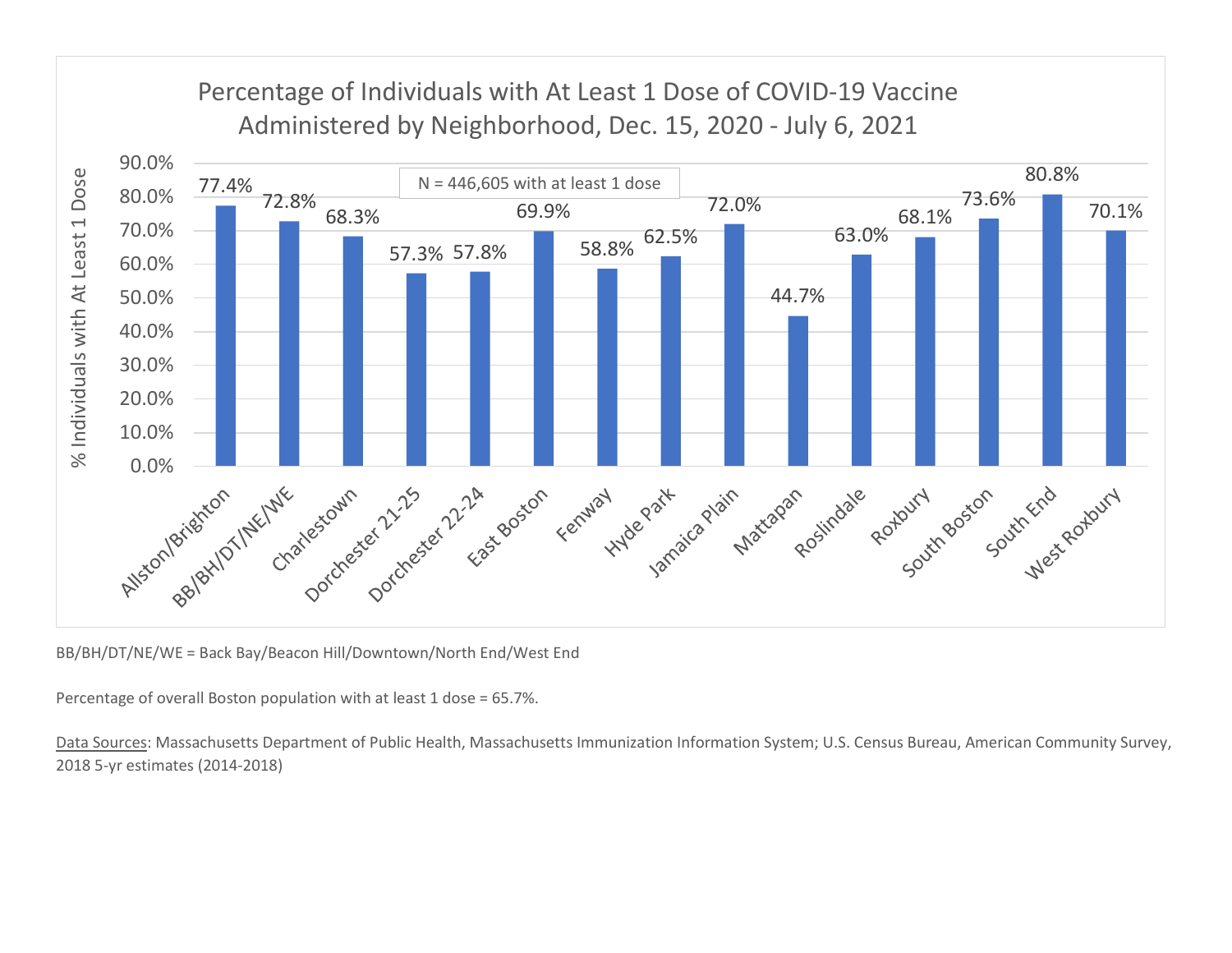

BB/BH/DT/NE/WE = Back Bay/Beacon Hill/Downtown/North End/West End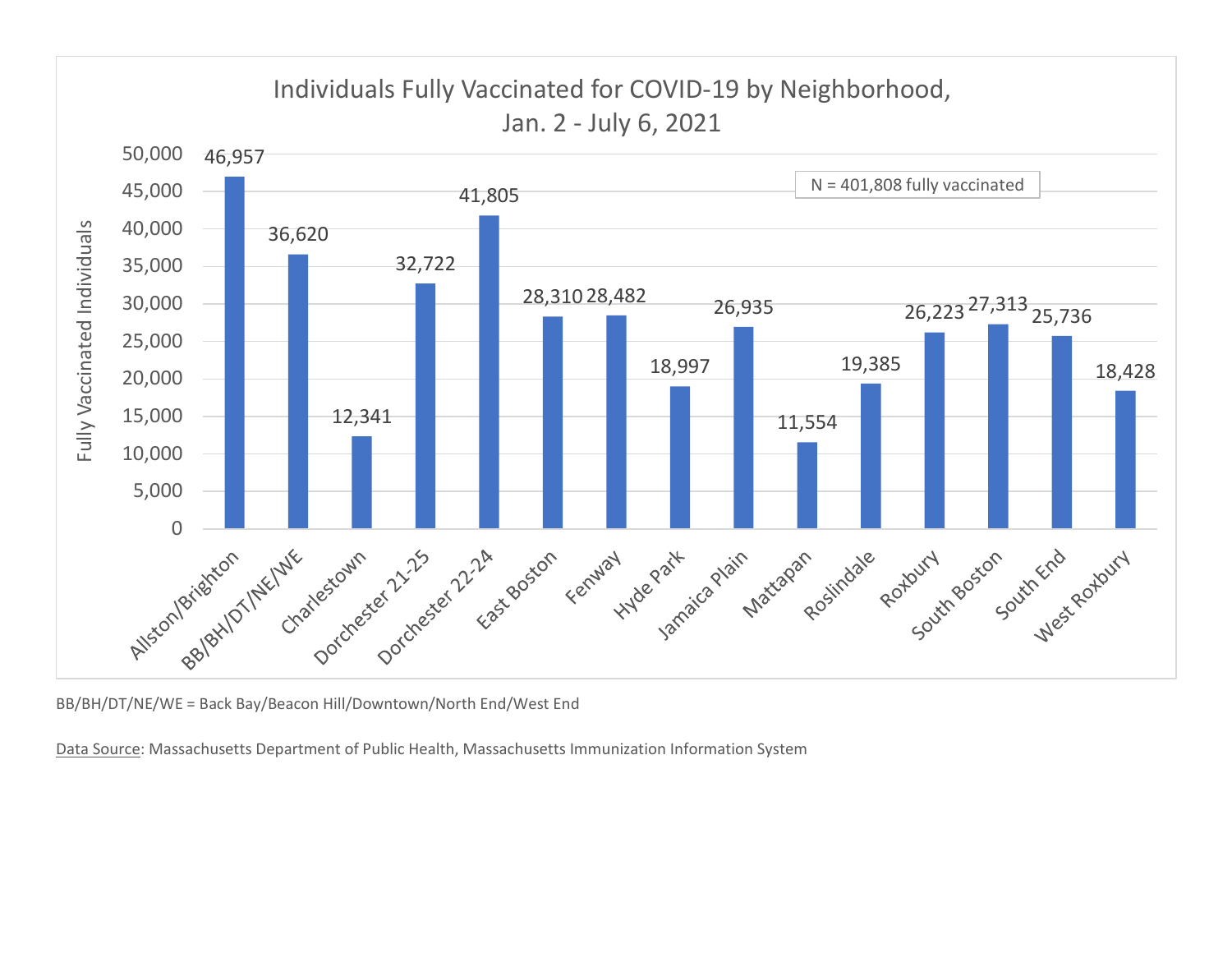

BB/BH/DT/NE/WE = Back Bay/Beacon Hill/Downtown/North End/West End

Percentage of overall Boston population fully vaccinated = 59.1%.